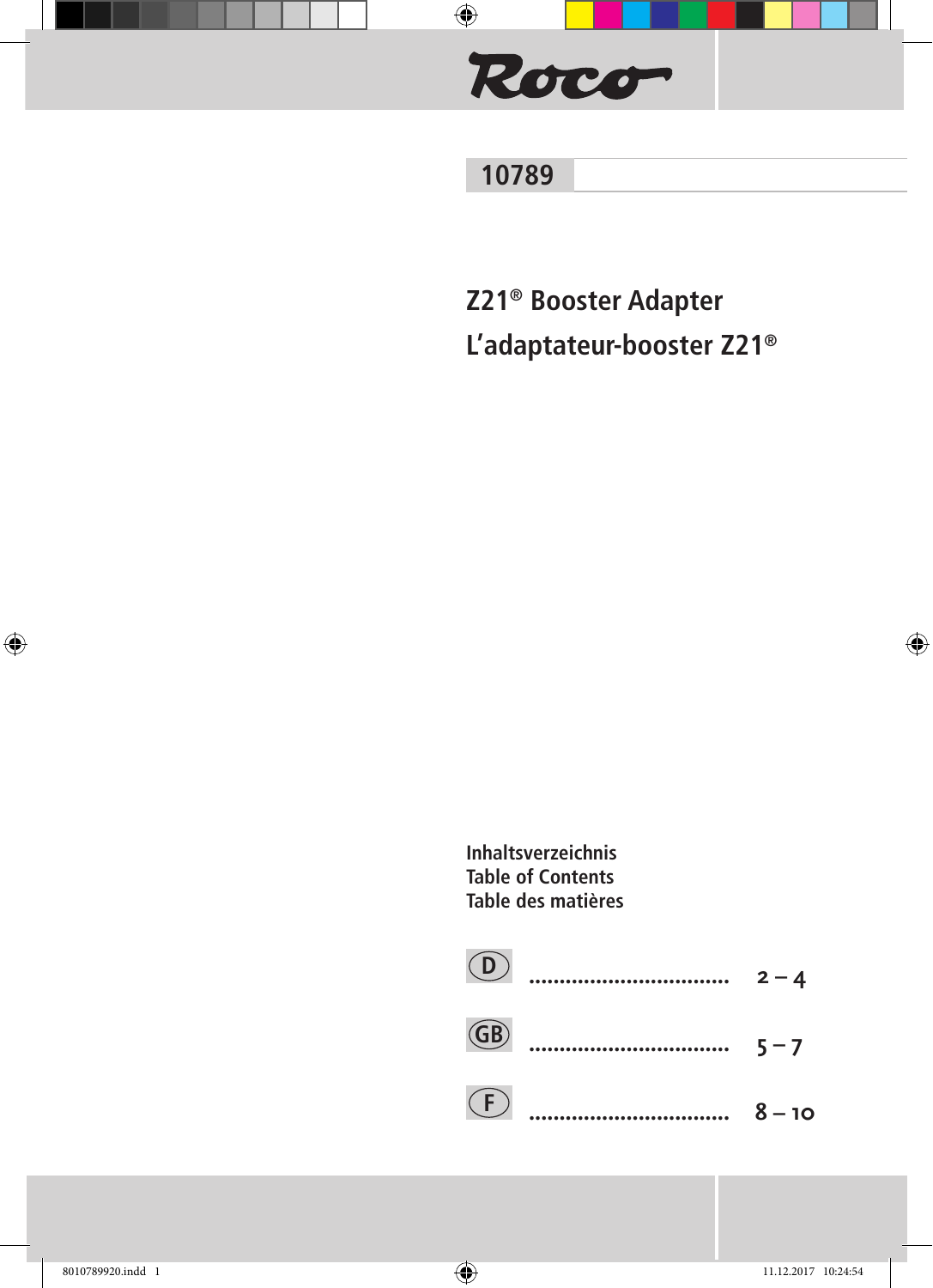# **D Der Z21® Booster-Adapter**

Der Z21® Booster-Adapter ermöglicht die Verwendung von bis zu 15 Booster/Verstärker mit einer CDE-Schnittstelle an einem ROCO Booster-Anschluss. Dabei kann auch die Kurzschlussmeldung weiter gegeben werden. Der Adapter verfügt über eine Überstrom- bzw. Kurzschlussabschaltung am CDE-Ausgang. Um den Adapter mit Spannung zu Versorgen, ist ein zweiter, nämlich der X-BUS Anschluss vorgesehen. Die beiden hierzu benötigten Kabelsätze liegen bei. Die beiden Status - LEDs zeigen 12V Versorgung und eine aktive CDE-Endstufe an. Es kann sowohl DCC oder auch MM übertragen werden.

 $\bigoplus$ 

**Der Z21® Booster-Adapter kann an folgenden Zentralen verwendet werden:**  Digital Verstärker 10761/10764, Multizentrale<sup>Pro</sup>, kleine z21<sup>®</sup> und große Z21<sup>®</sup>.



#### **Anschluss am Steuergerät Z21**®

⊕

⊕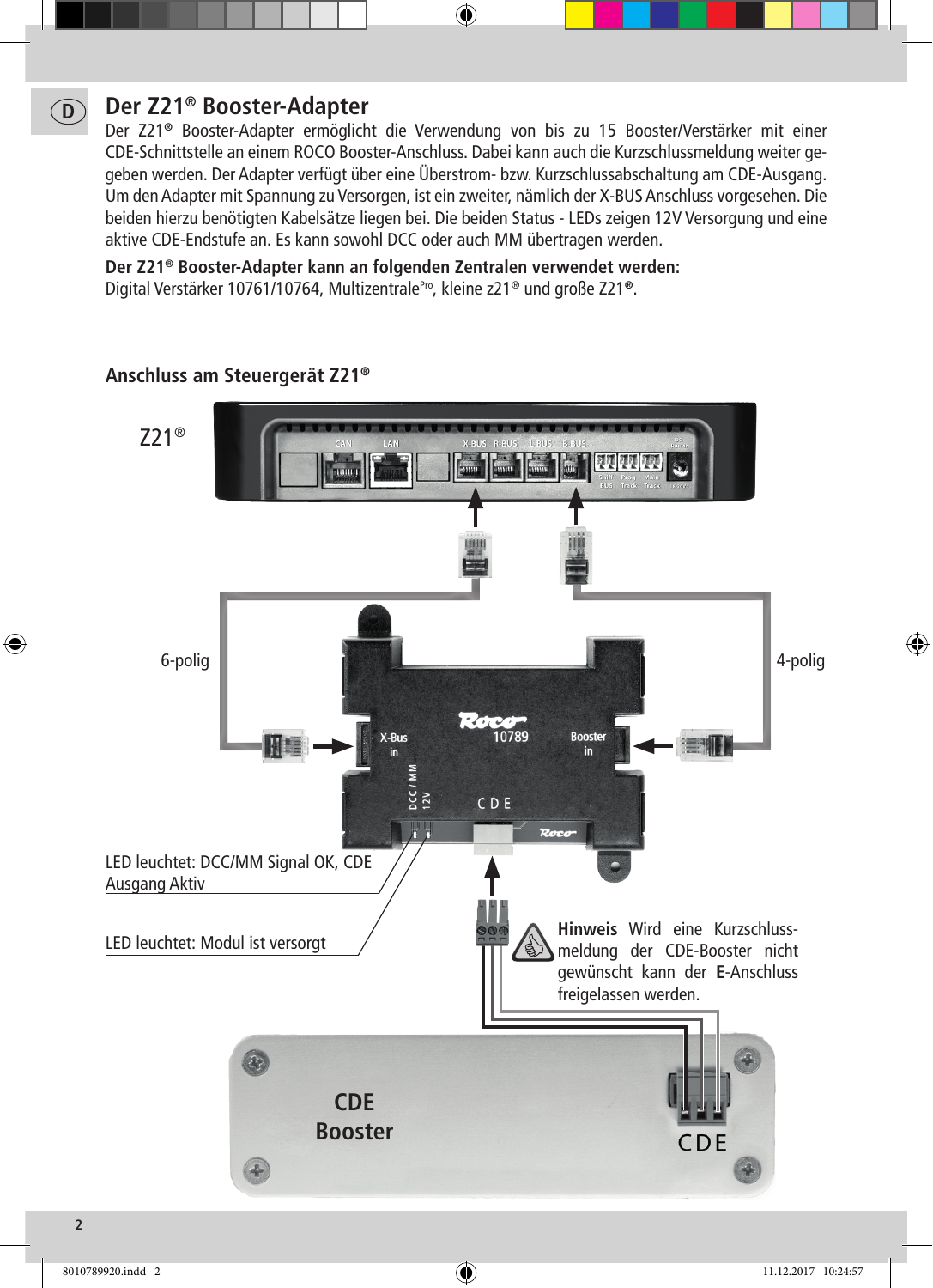

**D**

⊕

## **Anschlussbezeichnung von anderen ROCO-Steuergeräten**

| Buchsen-Bezeichnung<br>(6-poliges Kabel) | Steuergerät                     | Buchsen Bezeichnung<br>(4-poliges Kabel) |
|------------------------------------------|---------------------------------|------------------------------------------|
| X-BUS                                    | $Z21^{\circ}$ und $Z21^{\circ}$ | <b>B-BUS</b>                             |
| <b>ROCONet</b>                           | Multi ZENTRALEPro               | Booster out                              |
| Slave                                    | 10761/10764 Digitalverstärker   | Booster out                              |
|                                          | Booster light 10805             | <b>B-BUS</b>                             |
|                                          | ggf. 10762/10765 Booster        | Booster out                              |

 $\bigoplus$ 

## **Anschluss Booster light 10805**



## **Anschluss Booster 10765 mit Booster light 10805**



**Hinweis:** Um den Booster 10765 mit dem Booster Light 10805 kombinieren zu können, wird bereits ab dem **zweiten** Booster 10765 ggf. ein Bremsgenerator 10779 zur Verstärkung des Booster-Signals (von 10765) benötigt.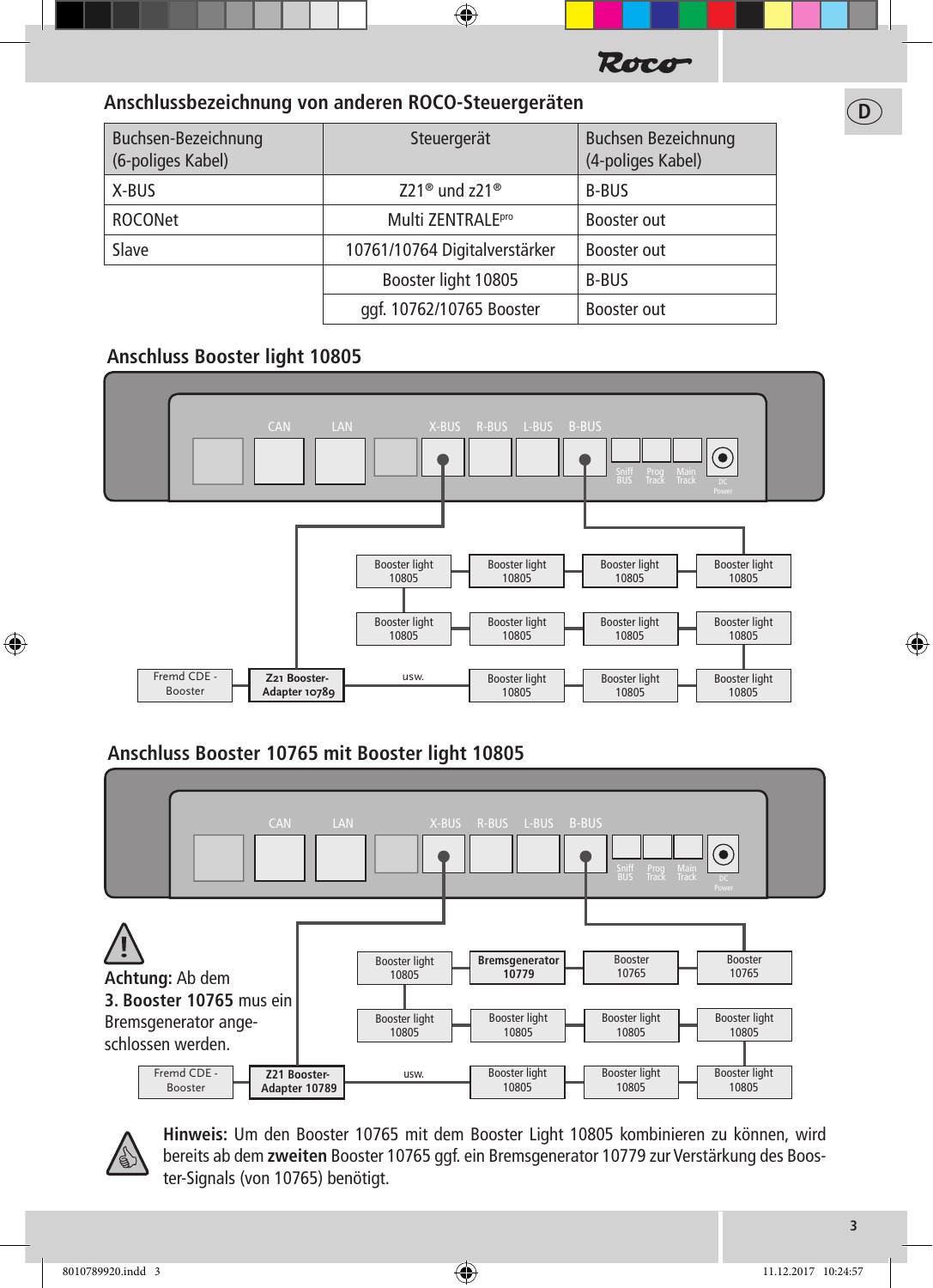

#### **Anschluss Booster 10765**

Am Booster-Ausgang können max. 3 Booster 10765 und ein Z21® Booster-Adapter angeschlossen werden.

 $\bigoplus$ 



### **Hilfe bei der Fehlersuche**

| DCC/MM-LED leuchtet nicht                                                                           | • Not-Stopp aktiv<br>• Zentrale steht auf Kurzschluss<br>• B-BUS Verkabelung überprüfen<br>· Mehr als drei Booster vor dem Adapter<br>(hierzu Anschlussbeispiel) |
|-----------------------------------------------------------------------------------------------------|------------------------------------------------------------------------------------------------------------------------------------------------------------------|
| Keine LED leuchtet                                                                                  | • Keine Versorgung<br>• X-BUS Verkabelung überprüfen                                                                                                             |
| Booster zeigt kein Signal (CDE-Booster-Type<br>abhängig)<br>Aber beide LEDs am CDE-Adapter leuchten | • CDE Verkabelung überprüfen<br>· Mehr als drei Booster vor dem Adapter<br>(hierzu Anschlussbeispiel)                                                            |
| Zentrale löst Kurzschlussmeldung aus, obwohl<br>keiner vorliegt.                                    | • CDE Verkabelung überprüfen<br>· B-BUS Verkabelung überprüfen<br>· Zu viele CDE Booster angeschlossen                                                           |

#### **Technische Daten:**

Versorgung über X-bus: 12V / max. 200mA CDE Ausgang: 11,4V / max. 120mA

⊕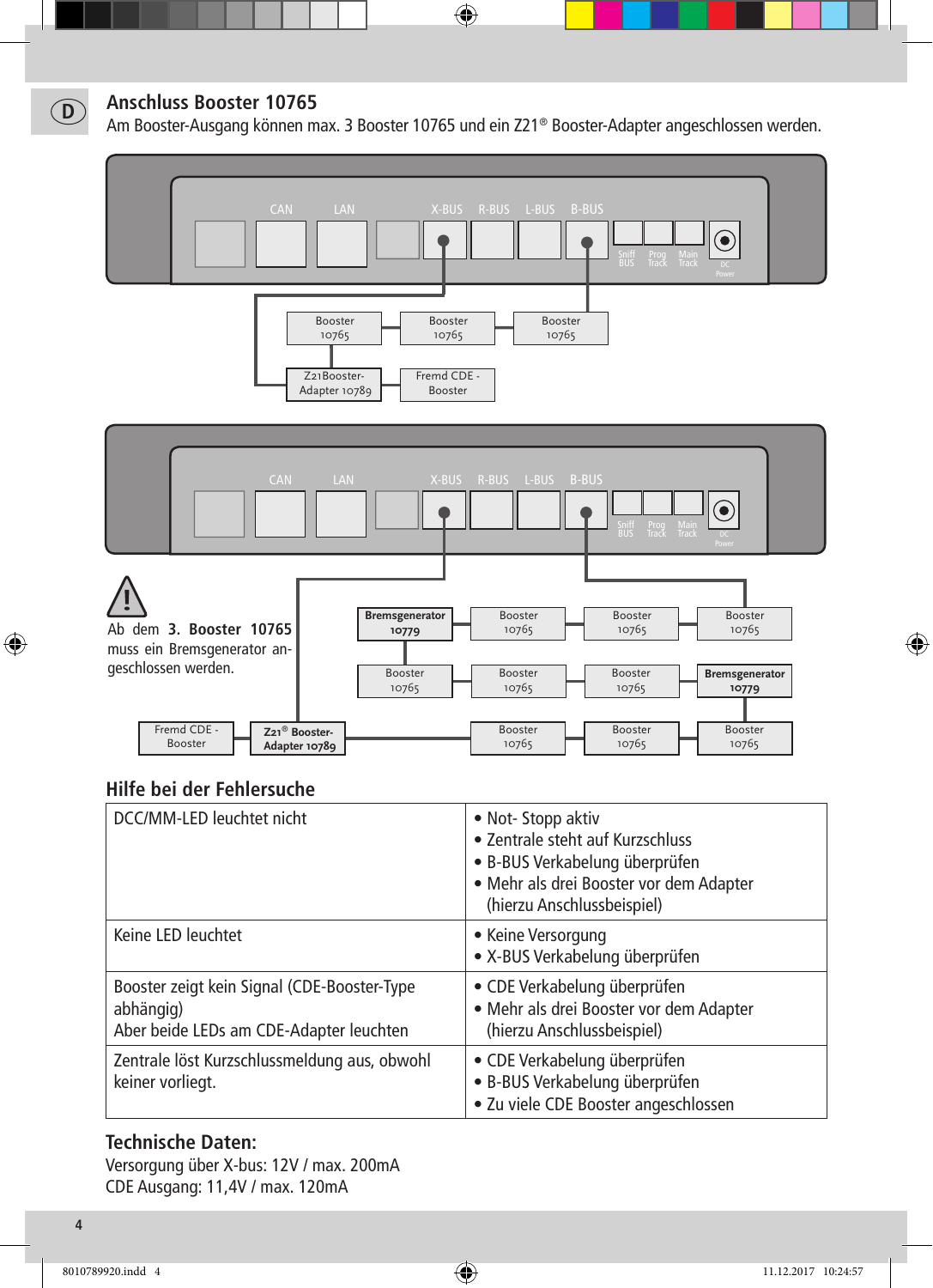# **The Z21® booster adapter**

The Z21® booster adapter enables the use of up to 15 boosters/amplifiers with a CDE interface on a single ROCO booster connection. In doing so, the short-circuit notification can be forwarded. The adapter is equipped with an overcurrent / short-circuit shutdown feature on the CDE output. In order to supply the adapter with power, a second connection is provided, namely the X-BUS. Both of the cable sets required for this purpose are enclosed. The two status LEDs indicate 12 V power supply and an active output stage.

↔

Both DCC and MM can be transferred.

**The Z21**® **booster adapter can be used on the following central units:**

Digital amplifier 10761/10764, Multizentrale<sup>pro</sup>, small z21<sup>®</sup> and large Z21<sup>®</sup>.

Z21**®** 22 22 22 6-pin || 4-pin || 4-pin || 4-pin || 4-pin || 4-pin || 4-pin || 4-pin || 4-pin || 4-pin || 4-pin || 4-pin || 4-pin || 4-pin || 4-pin || 4-pin || 4-pin || 4-pin || 4-pin || 4-pin || 4-pin || 4-pin || 4-pin || 4-pin || 4-pin  $X-Bus$ 10789 HE  $\frac{1}{2}$ CDE **LED illuminated:** DCC/MM signal OK, Τ Data from the central CDE **LED illuminated:** Module is supplied **Tip:** If a short-circuit notification of the CDE booster is not desired, the e-connection can be kept free. CDE Booster CDE

## **Connection to the control unit Z21®**

⊕

**GB**

♠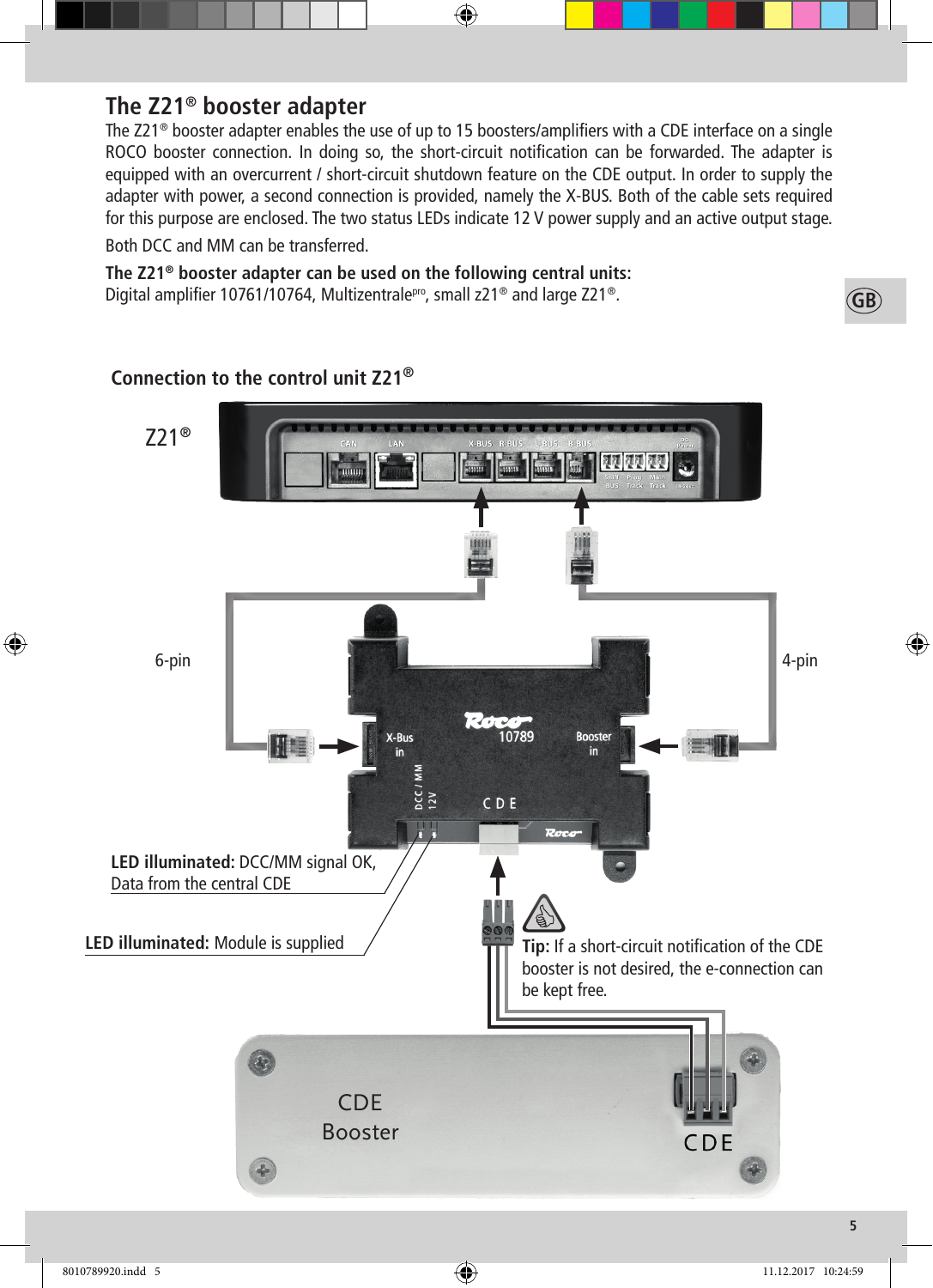| <b>BUSh designation</b><br>(6-pin cabel) | Central unit                           | <b>BUS</b> designation<br>(4-pin cabel) |  |
|------------------------------------------|----------------------------------------|-----------------------------------------|--|
| X-BUS                                    | Z21 <sup>®</sup> and z21 <sup>®</sup>  | <b>B-BUS</b>                            |  |
| <b>ROCONet</b>                           | Multi ZENTRALE <sup>pro</sup>          | Booster out                             |  |
| Slave                                    | 10761/10764 Digital amplifier          | Booster out                             |  |
|                                          | Booster light 10805                    | <b>B-BUS</b>                            |  |
|                                          | 10762/10765<br>Booster where necessary | Booster out                             |  |

# **Connection designation by other ROCO control units**

## **Connecting Booster light 10805**

**GB**

 $\bigoplus$ 



## **Connecting booster 10765 to booster light 10805**





**Note:** In order to combine the booster 10765 with the booster light 10805, it is possible that a brake generator 10779 shall already be required from the second booster 10765 in order to enhance the booster signal (from 10765).

⊕

**6**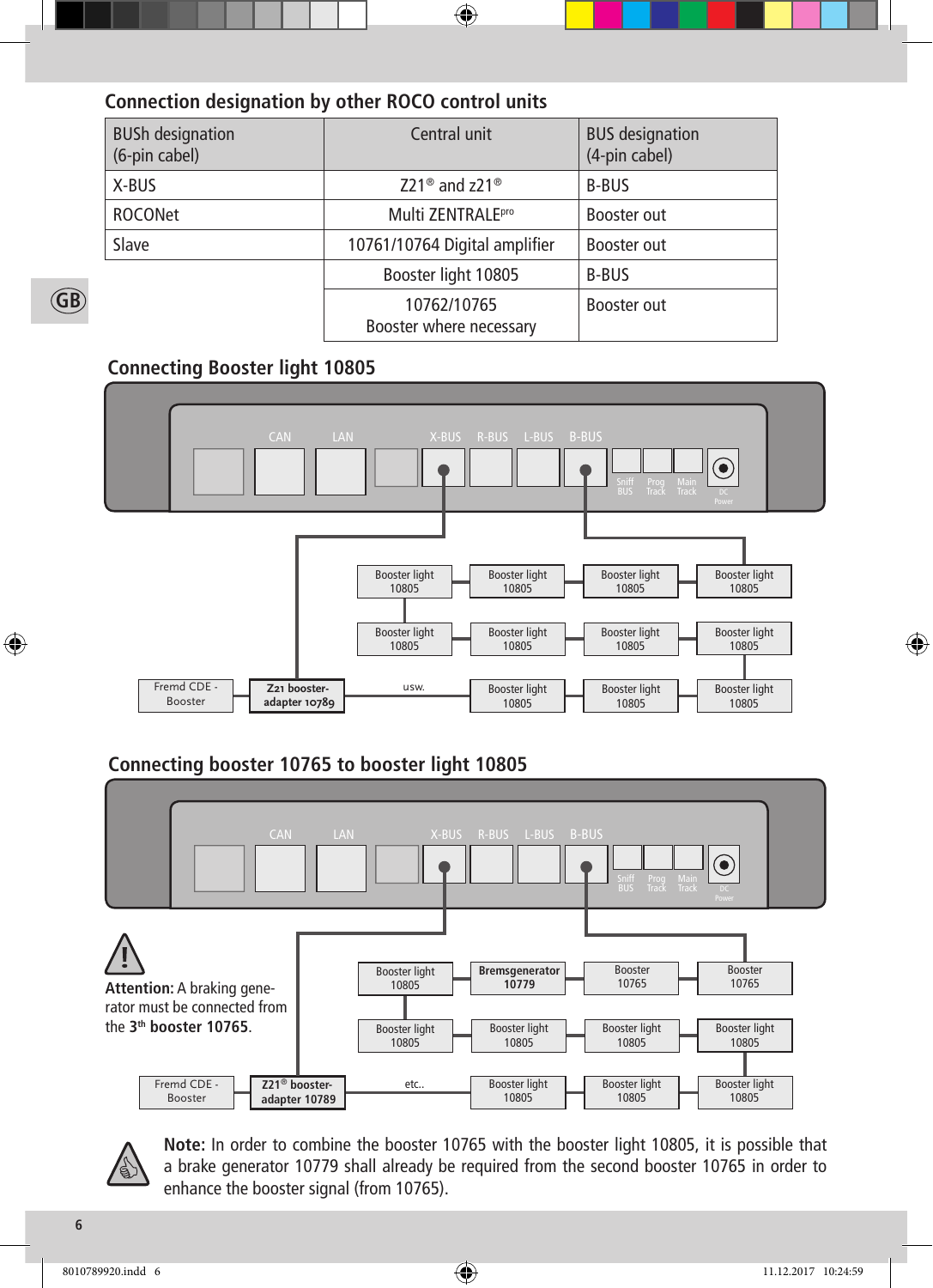

### **Troubleshooting**

 $\bigoplus$ 

| DCC/MM LED does not illuminate                                                                                                        | • Emergency stop active<br>• Central unit has short-circuited<br>• Check the B-bus cabling<br>. More than three boosters upstream of the<br>adaptor (connection example of this) |
|---------------------------------------------------------------------------------------------------------------------------------------|----------------------------------------------------------------------------------------------------------------------------------------------------------------------------------|
| No LED illuminates                                                                                                                    | $\bullet$ No supply<br>• Check the X-bus cabling                                                                                                                                 |
| Booster does not display any signal<br>(dependent upon the CDE booster type)<br>However, both LEDs on the CDE adapter illumi-<br>nate | • Check the CDE cabling<br>. More than three boosters upstream of the<br>adaptor (connection example of this)                                                                    |
| Central unit triggers a short-circuit although there<br>is not one present.                                                           | • Check the CDE cabling<br>• Check the B-bus cabling<br>. Too many CDE boosters connected                                                                                        |

### **Technical Data**

Supply via Xbus: 12V / max. 200mA CDE exit: 11,4V / max. 120mA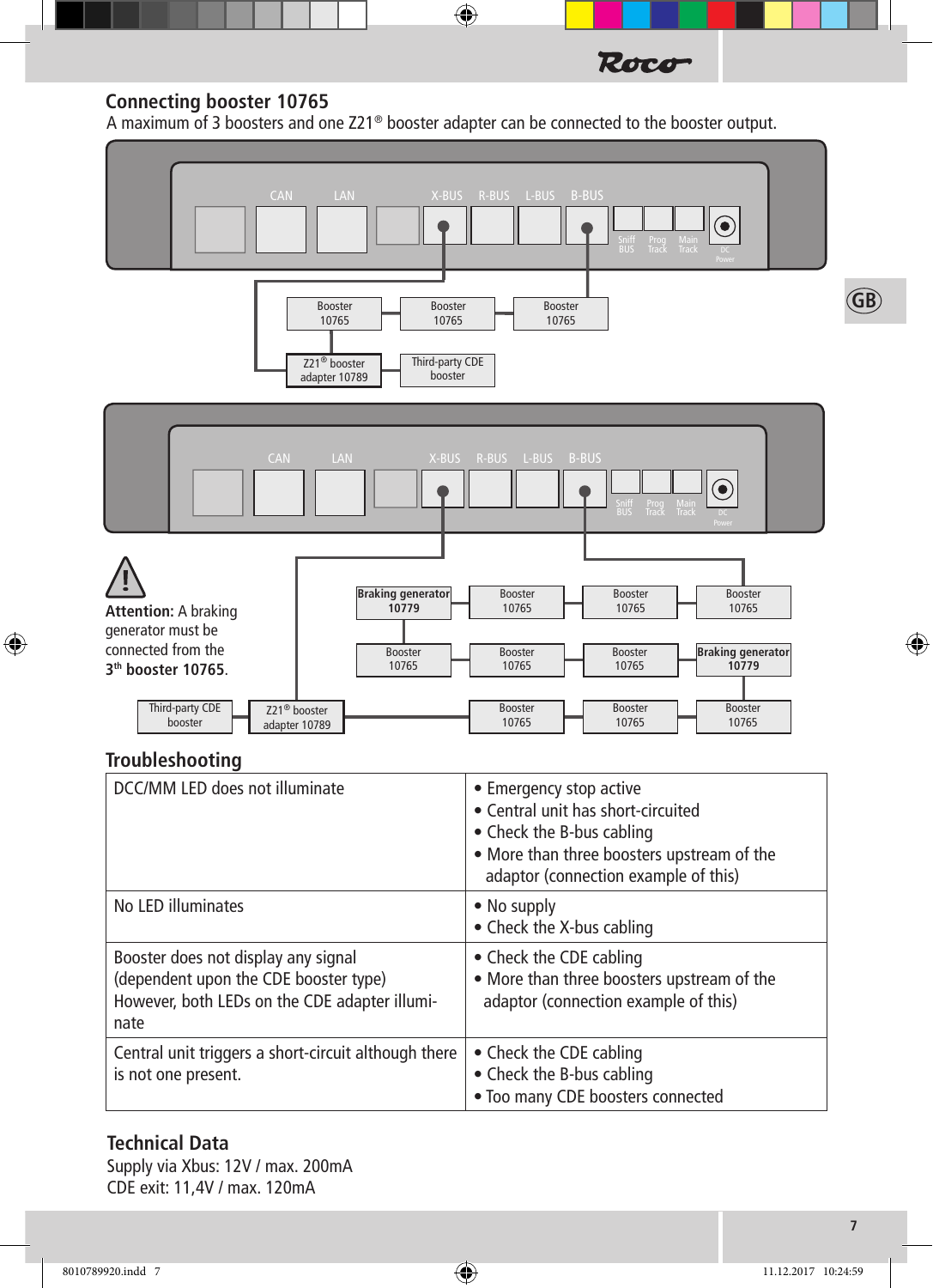# **L'adaptateur-booster Z21®**

L'adaptateur-booster Z21® permet d'utiliser jusqu'à 15 boosters/amplificateurs grâce à une interface CDE (comme par exemple celle(s) des producteurs Uhlenbrock, Lenz, Littinski ou Massoth) avec un raccord-booster ROCO. Lors de ce procédé, le signal de court-circuit peut toujours être donné. L'adaptateur dispose d'une élimination de surintensité de courant ou de court-circuit à la sortie CDE. Pour alimenter l'adaptateur en courant, un deuxième adaptateur est prévu : le raccord X-BUS. Les deux jeux de câbles nécessaires à cet effet sont fournis ici. Les deux LED indiquent l'alimentation 12V et un transformateur de sortie CDE actif.

↔

Peuvent être transférés : DCC et MM.

**L'adaptateur-booster Z21® peut être utilisé avec les centrales suivantes :**  Amplificateur digital 10761/10764, MultizentralePro, petit z21® et grand Z21®.



#### **Raccord au dispositif de commande Z21®**

⊕

♠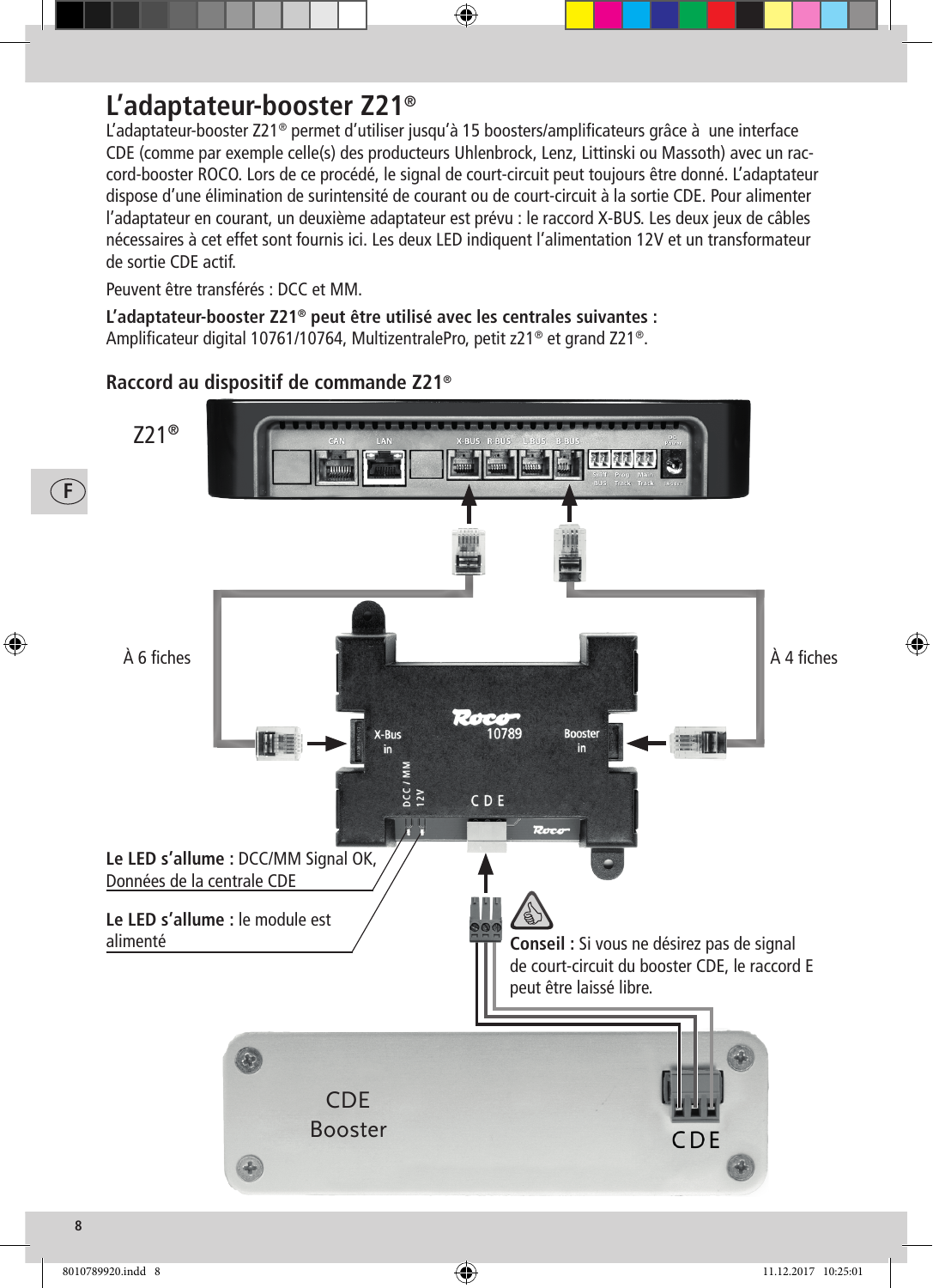Roco

| Désignation des prises<br>$(\overline{A} 6$ fiches) | Centrale                                     | Désignation des prises<br>$(\overline{A} 4$ fiches) |
|-----------------------------------------------------|----------------------------------------------|-----------------------------------------------------|
| X-BUS                                               | 721 <sup>®</sup> et z21 <sup>®</sup>         | <b>B-BUS</b>                                        |
| <b>ROCONet</b>                                      | Multi ZENTRALEPro                            | Booster out                                         |
| Slave                                               | 10761/10764<br>Amplificateur digitale        | Booster out                                         |
|                                                     | Booster light 10805                          | <b>B-BUS</b>                                        |
|                                                     | Le cas échéant 10762/10765<br><b>Booster</b> | Booster out                                         |

 $\bigoplus$ 

## **Connecting Booster light 10805**



# **Connexion du booster 10765 avec le booster light 10805**





 $\bigoplus$ 

**Indication :** Pour connecter le booster 10765 avec le booster light 10805, un générateur de frein 10779 est éventuellement nécessaire dès le second booster 10765 pour le renforcement du signal de booster (de 10765).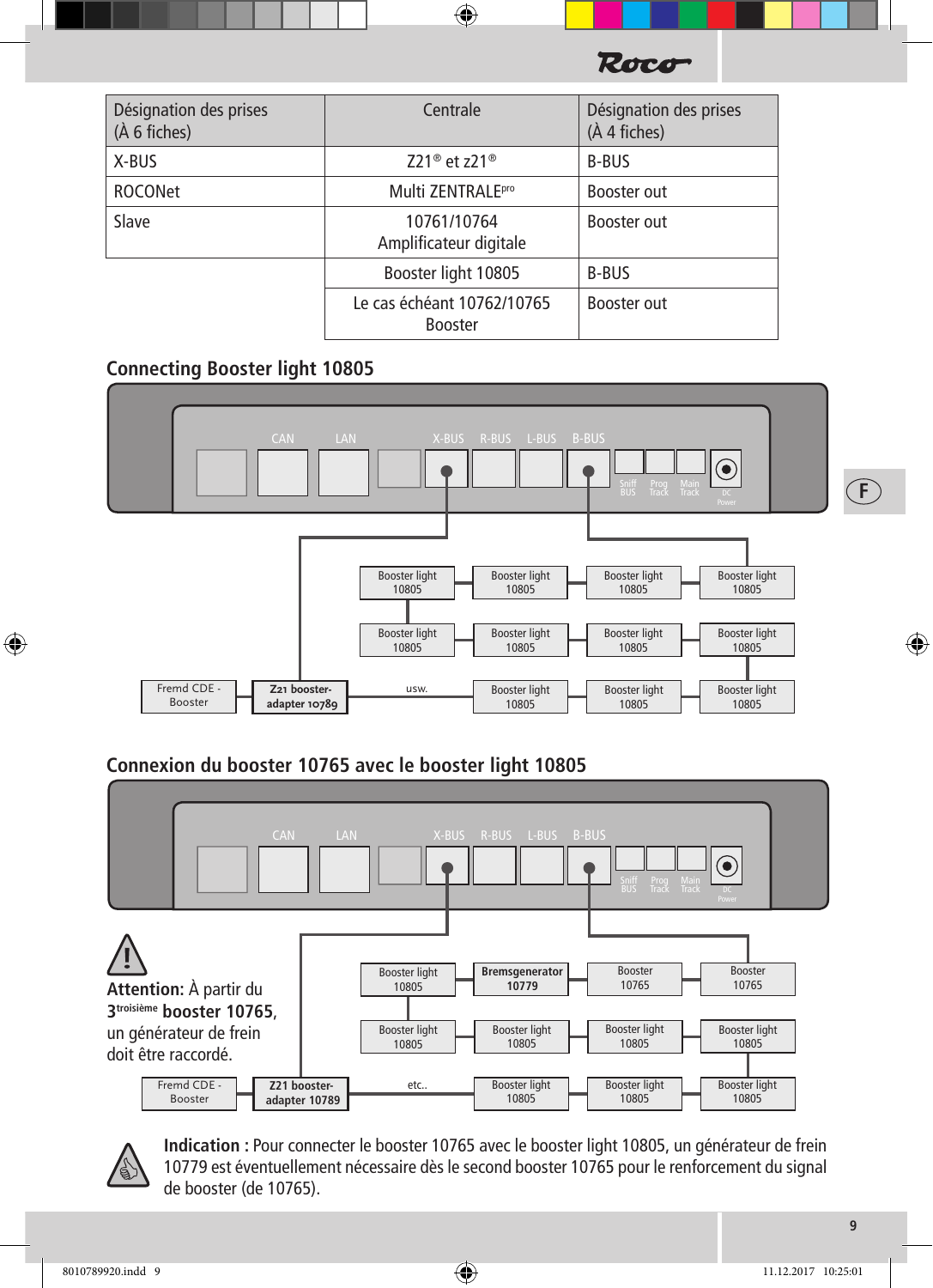#### **Connexion du booster 10765**

Vous ne pouvez raccorder que 3 boosters maximum et un seul Adaptateur-booster Z21 à la sortie du booster.

 $\bigoplus$ 



### **Aide à la recherche d'erreurs**

| Le LED DCC/MM ne s'allume pas                                                                                        | • Arrêt d'urgence actif<br>• La centrale est en mode court-circuit<br>• Vérifier la pose de câbles B-BUS<br>· Plus de trois boosters devant l'adaptateur<br>(voir l'exemple de raccordement) |
|----------------------------------------------------------------------------------------------------------------------|----------------------------------------------------------------------------------------------------------------------------------------------------------------------------------------------|
| Aucun LED ne s'allume                                                                                                | • Pas d'alimentation<br>• Vérifier la pose de câbles X-BUS                                                                                                                                   |
| Le booster ne montre aucun signal (Booster CDE<br>type dépendant)<br>Mais les deux LED s'allument à l'adaptateur CDE | • Vérifier la pose de câbles CDE<br>. Plus de trois boosters devant l'adaptateur<br>(voir l'exemple de raccordement)                                                                         |
| La centrale déclenche le signal de court-circuit<br>bien qu'il n'y en ait pas.                                       | • Vérifier la pose de câbles CDE<br>· Vérifier la pose de câbles B-BUS<br>• Trop de boosters CDE raccordés                                                                                   |

## **Caractéristiques techniques**

Alimentation via X-bus: 12V / max. 200mA CDE sortie: 11,4V / max. 120mA

**F**

 $\bigoplus$ 

⊕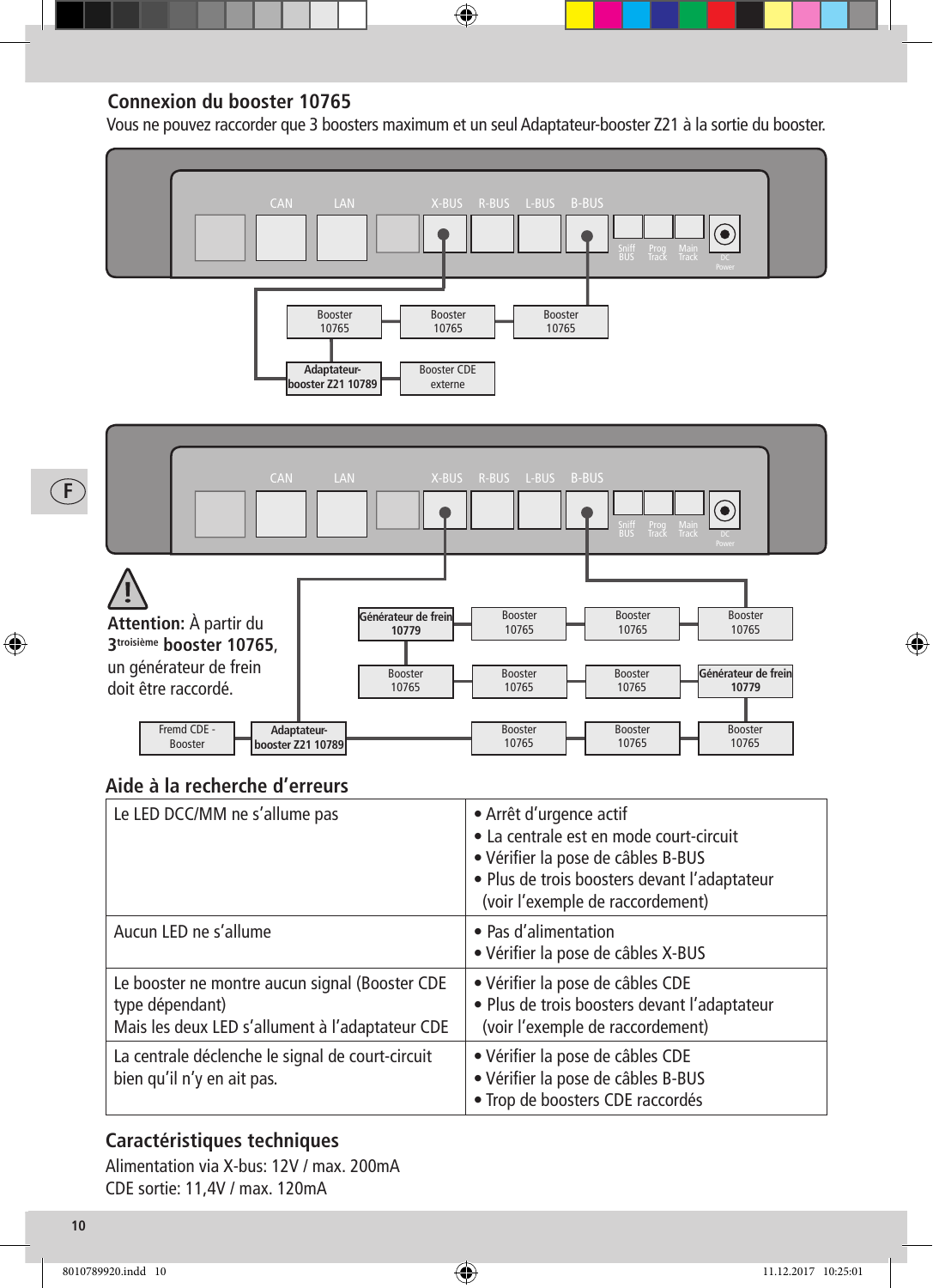